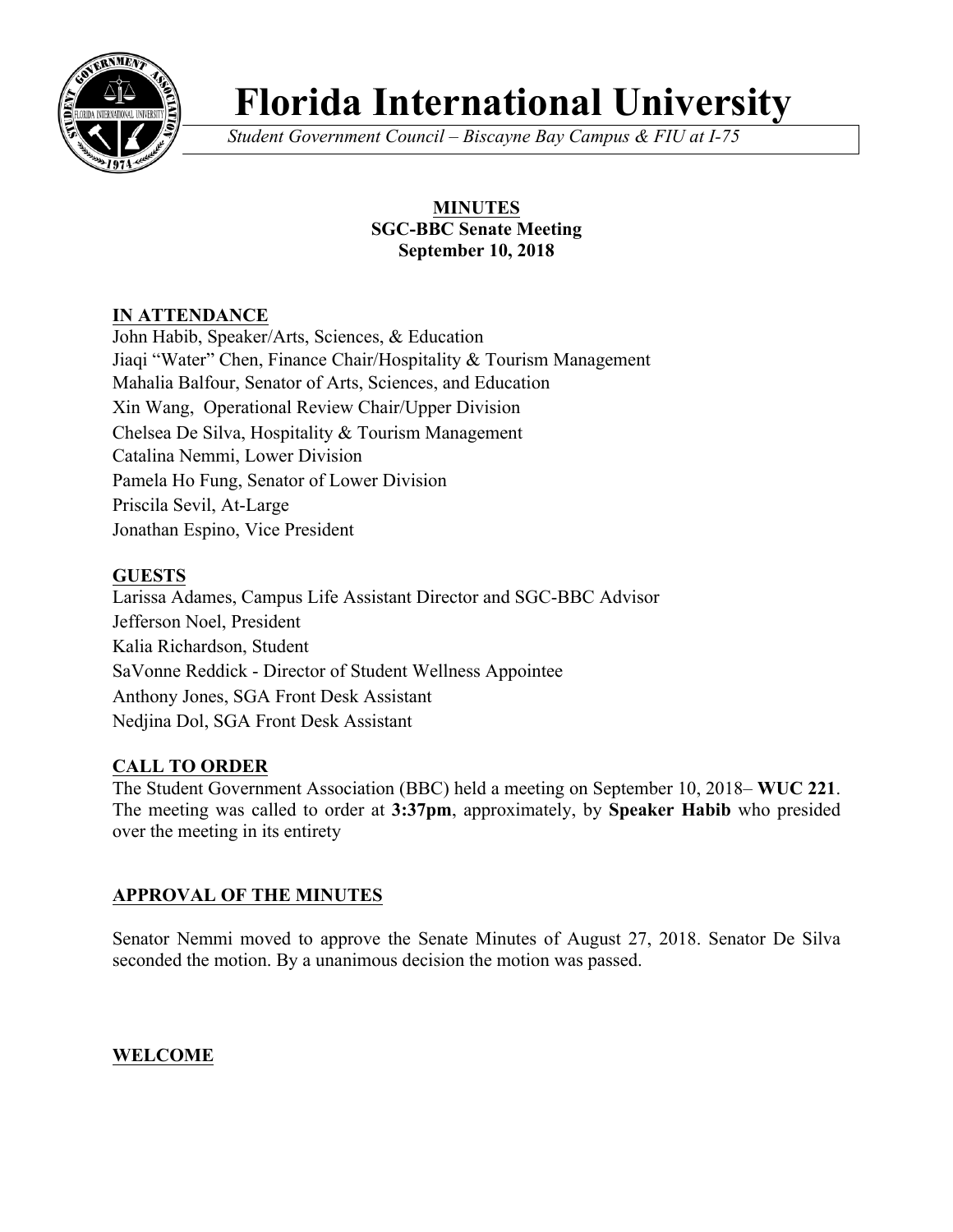Speaker Habib welcomed the council to the senate meeting and stated that he is excited for today's meeting.

## **SPEAKER REPORT**

Speaker Habib…

- Informed the senate that he had sent out emails regarding the welcome senators guide, stating that the guides should be available to all senators and encouraged them to thoroughly read the document, suggested that there will be new information.
- Elaborated on the legislative document titled "Habib's Guide to SGA," consisting of the Senators' Guide, Statute Documents, Robert Rules, and other SGA related documents. Informed the council that he "did not want to overload the council on documents, I will share them one by one and you will be able to leave comments about any questions you may have."
- Updated the senate regarding clocking in/out office hours stating that last week council members were required to login their hours at the front desk. However, there's now a tablet located by the mailbox where they clock in/out using Panther ID.
- Stressed to the senate the importance of office hours. Stating that council members who do not meet their office hours requirements will first be issued a warning, afterwards, they will be addressed during senate meetings. Reminded senate about the required hours, five hours for Senate and seven hours for Chairs.
- Highlighted Senator Chen, Wang, and Nemmi in their progress with the resolution homework.
- Informed the council that the e-board has decided on the council polos and that he wished to see all senators with their polos. However, all senators must complete their member info sheet located in Panther Connect before receiving polos and other SGA items.
- Encouraged all council members to start recruiting for SGA.

# **VICE PRESIDENT REPORT**

Vice President Espino…

- Updated the senate about the Pharmabox, stated that he met with Kenia Junco and Pharmabox representatives, also there is a 3 month preliminary trial. The locations are being discussed and that Pharmabox will most likely locate in WUC.
- Updated the senate on the Mangrove Wall and stated, "Coral Murray in contact with Nick Ogle for the Mangrove wall project. Reaching out to Marine Biology and Ecology Students (SEAS) and art students for the Mural."
- Informed the council about the President's Times Roundtable and stated that the first meeting was successful, however, some councils were not able to attend because of the Block Party. Stated that meetings will be once a month, at the beginning of each month.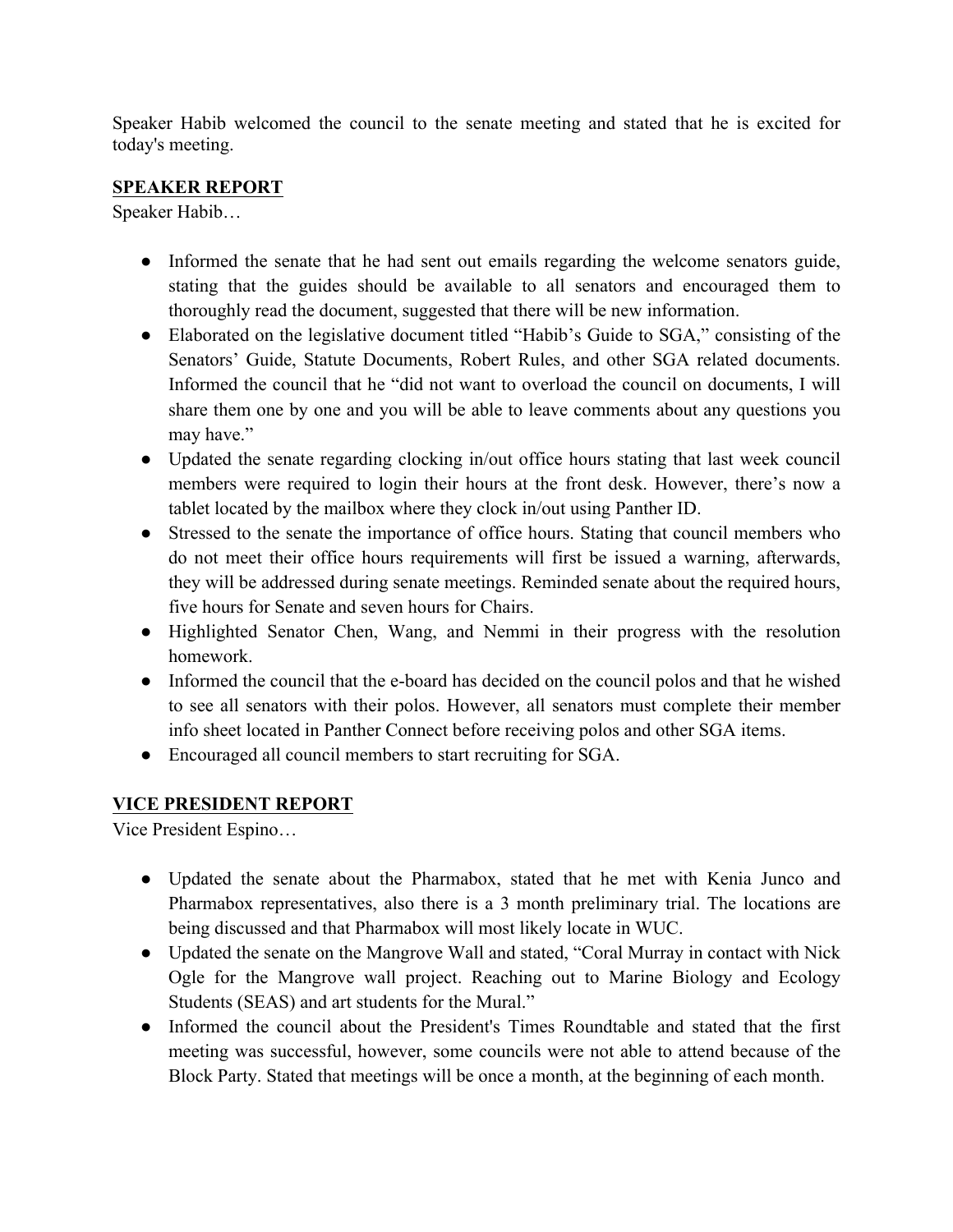- Updated the senate on Zen Garden and stated that he reached out to Ed Furnace and updated him on the current state of the mangrove wall and asked him about any updates on the Zen Garden and introduce him to the idea.
- Updated the senate on Fitness Path and stated, "I will be attending a meeting this Thursday from 1:30 to 2:00pm about the fitness path and the current quotes and updates in that project that I will update yall on at the next e-board Meeting."
- Reminded the senate that he will be setting up his one on one meetings with the legislative branch and will have them completed by next week.

# **FINANCE CHAIR REPORT**

Senator Chen…

- Mentioned that she had a meeting with Catalina Nemmi and Scott Jones regarding the resolution for the possible locations for the food boxes.
- Updated the senate on the food drive and wants students and staffs to donate for the food drive and that there will be a gift package towards the end of the semester, around November, for the winner.

## **RLJ REVIEW REPORT**

Senator Ho Fung…

• Mentioned that if anyone is interested in being part of a committee to get in contact with her.

# **OPERATIONAL REVIEW REPORT**

Senator Wang…

• No Report

# **ADVISOR REPORT**

Ms.Adames…

- Informed the council that the office is going to have intern from MAST Academy and FIU Panther LIFE Program.
- Stated that Kayla and her are working on workshops based on senators office hours.
- Reminded councils that homecoming tickets are available now for \$10 for students.

# **SENATOR'S REPORT**

Senator Nemmi…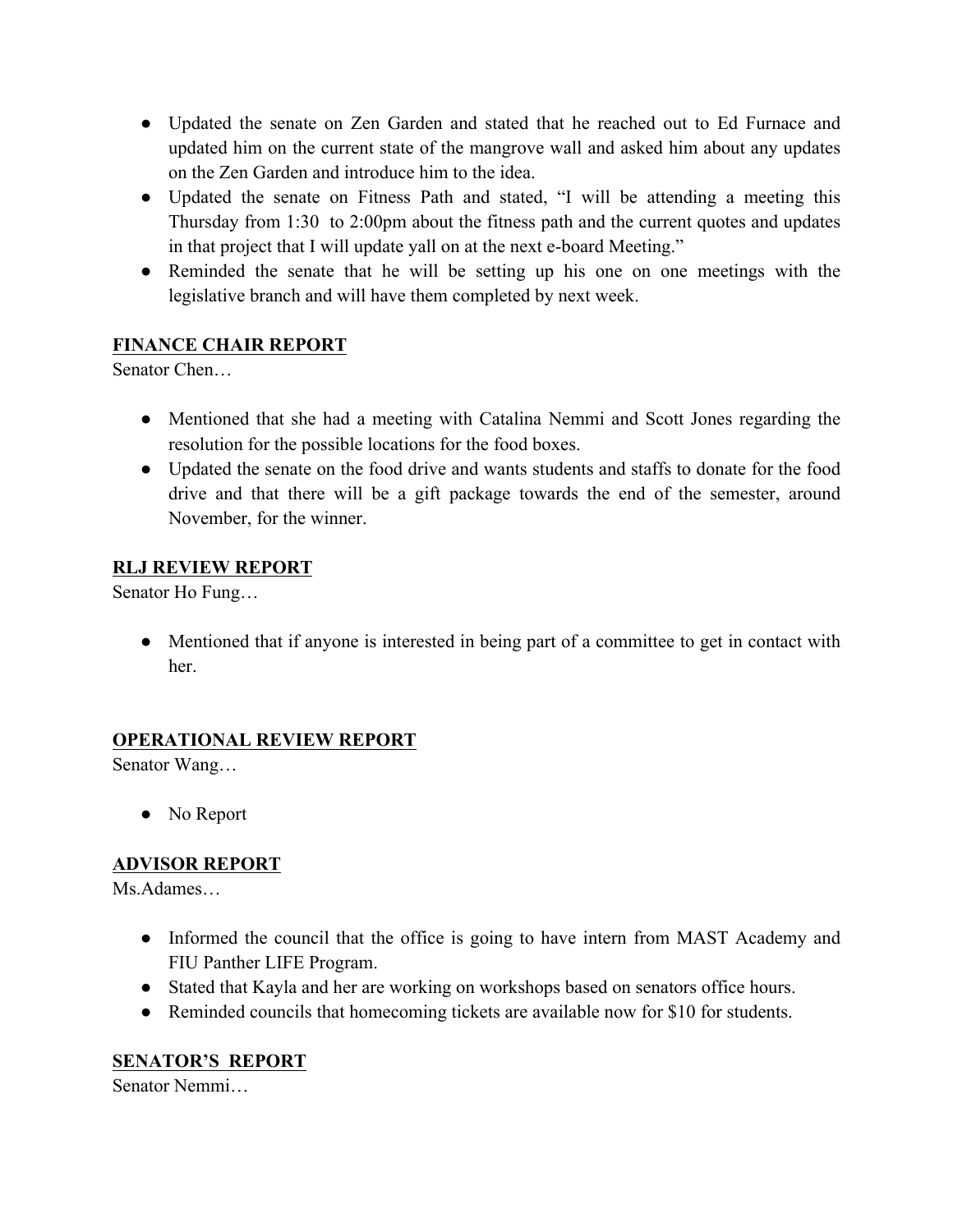- Informed the council the food campaign and that boxes are being added added around campus for people to drop food. However, she has not yet decided who will be responsible to drop and pick up the boxes around campus
- Stated that the winners for the food campaign will be rewarded including extra credits, also, flyers and social media posts will be available for marketing for food campaign.

#### **OLD BUSINESS**

## **A. Approval of the Minutes**

The senate reviewed the minutes of August 27, 2018.

The motions regarding the approval of the minutes are found under "APPROVAL OF MINUTES"

#### **B. U-Wide Bill 1802**

The bill will be sent to MMC RLJ Chair to make sure everything is correct. Edited version will be sent to Speaker Habib. Speaker Habib recommended the senate to vote to table U-Wide Bill on September 24th.

Senator Sevil moved to table U-Wide Bill to September 24th, 2018. Senator Wang seconded the motion. By a unanimous decision the motion was passed.

#### **NEW BUSINESS**

#### **A. At-Large Senator**

#### **I. Xin Wang**

Speaker Habib opened the floor for 2 minutes and 30 seconds for Senator Wang to present herself for position of At-Large Senator, followed by 2 minutes and 30 seconds of Q&A.

Senator Wang presented herself before council.

The senate asked Senator Wang questions regarding her position to At-Large Senator.

Senator Sevil moved to appoint Senator Wang to At-Large Senator. Senator Chen seconded the motion.

Roll Call Vote: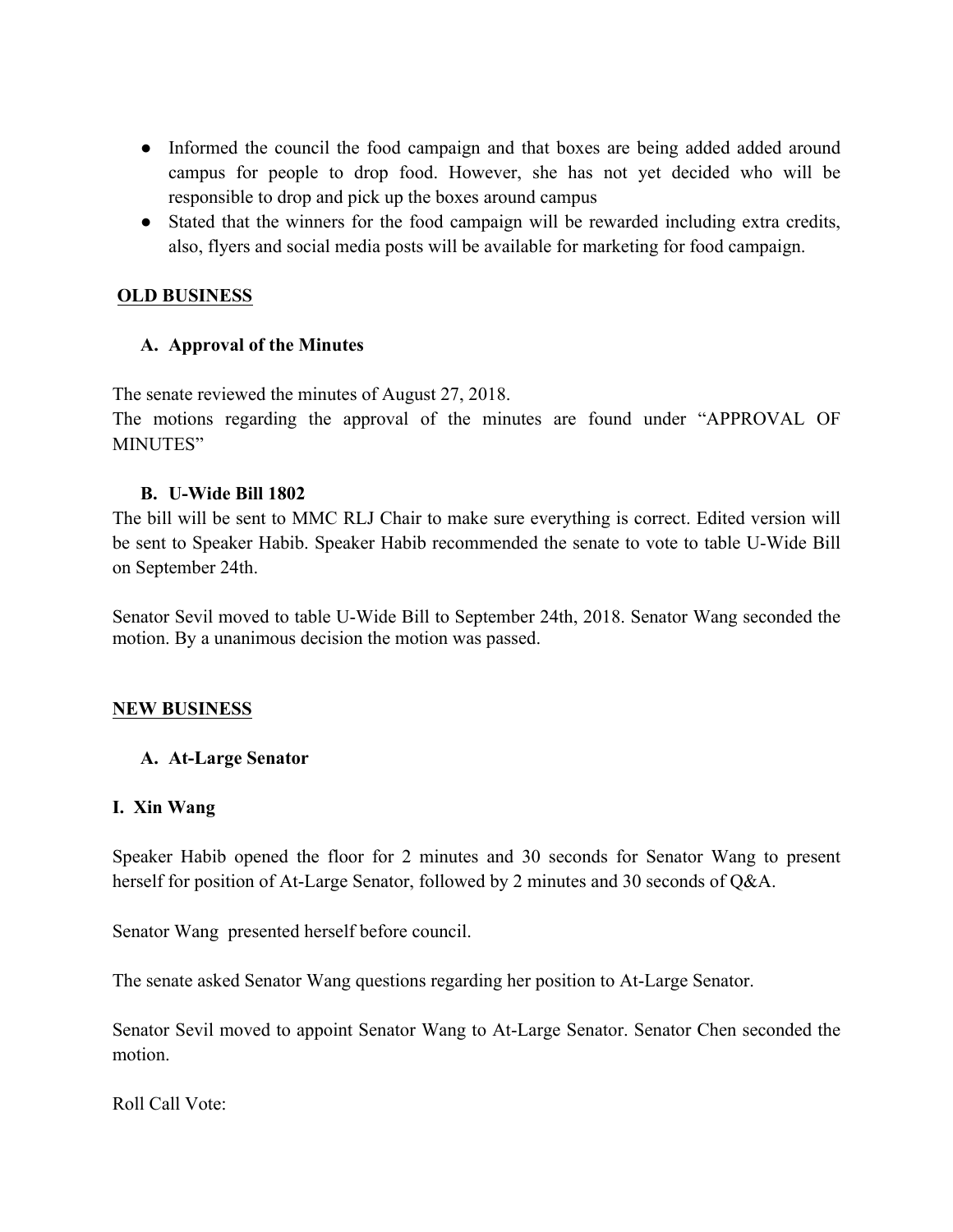John Habib–Yay Mahalia Balfour-Yay Jiaqi "Water" Chen–Yay Chelsea De Silva–Yay Pamela Ho Fung-Yay Catalina Nemmi–Yay Priscila Sevil-Yay

By a vote of 6/0/0, Senator Wang was appointed to At-Large Senator.

#### **B. Appointments**

#### **I. SaVonne Reddick ( Director of Student Wellness)**

Speaker Habib opened the floor for 2 minutes and 30 seconds for Ms. Reddick to present herself for position of Director of Student Wellness, followed by 2 minutes and 30 seconds of Q&A.

Ms. Reddick presented herself before council.

The senate asked Ms. Reddick questions regarding her appointment to Director of Student Wellness

Senator Fung moved to appoint Ms. Reddick to Director of Student Wellness. Senator De Silva seconded the motion.

Roll Call Vote:

John Habib–Yay Mahalia Balfour-Yay Jiaqi "Water" Chen–Yay Xin Wang–Yay Chelsea De Silva–Yay Pamela Ho Fung-Yay Catalina Nemmi–Yay Priscila Sevil- Yay

By a vote of 6/0/0, Ms. Reddick was appointed to Director of Student Wellness.